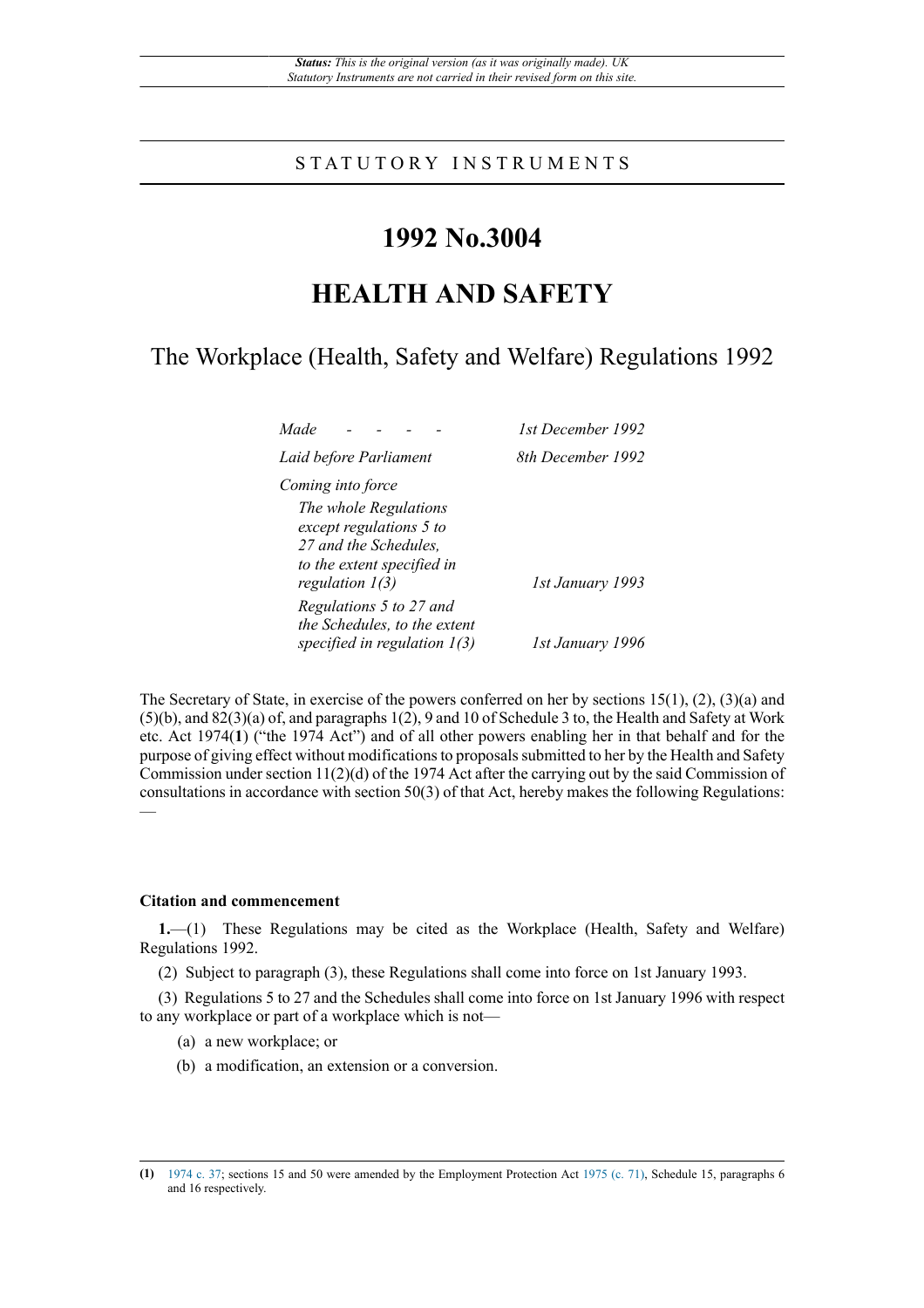#### **Interpretation**

**2.**—(1) In these Regulations, unless the context otherwise requires—

"new workplace" means a workplace used for the first time as a workplace after31st December 1992;

"public road" means (in England and Wales) a highway maintainable at public expense within the meaning of section 329 of the Highways Act 1980(**2**) and (in Scotland) a public road within the meaning assigned to that term by section 151 of the Roads (Scotland) Act 1984(**3**);

"traffic route" means a route for pedestrian traffic, vehicles or both and includes any stairs, staircase, fixed ladder, doorway, gateway, loading bay or ramp;

"workplace" means, subject to paragraph (2), any premises or part of premises which are not domestic premises and are made available to any person as a place of work, and includes—

- (a) any place within the premises to which such person has access while at work; and
- (b) any room, lobby, corridor, staircase, road or other place used as a means of access to or egress from that place of work or where facilities are provided for use in connection with the place of work other than a public road;

but shall not include a modification, an extension or a conversion of any of the above until such modification, extension or conversion is completed.

(2) Any reference in these Regulations, except in paragraph (1), to a modification, an extension or a conversion is a reference, as the case may be, to a modification, an extension or a conversion of a workplace started after 31st December 1992.

(3) Any requirement that anything done or provided in pursuance of these Regulations shall be suitable shall be construed to include a requirement that it is suitable for any person in respect of whom such thing is so done or provided.

(4) Any reference in these Regulations to—

- (a) a numbered regulation or Schedule is a reference to the regulation in or Schedule to these Regulations so numbered; and
- (b) a numbered paragraph is a reference to the paragraph so numbered in the regulation in which the reference appears.

#### **Application of these Regulations**

**3.**—(1) These Regulations apply to every workplace but shall not apply to—

- (a) a workplace which is or is in or on a ship within the meaning assigned to that word by regulation 2(1) of the Docks Regulations 1988(**4**);
- (b) a workplace where the only activities being undertaken are building operations or works of engineering construction within, in either case, section 176 of the Factories Act 1961(**5**) and activities for the purpose of or in connection with the first-mentioned activities;
- (c) a workplace where the only activities being undertaken are the exploration for or extraction of mineral resources; or
- (d) a workplace which is situated in the immediate vicinity of another workplace or intended workplace where exploration for or extraction of mineral resources is being or will be undertaken, and where the only activities being undertaken are activities preparatory to, for the purposes of, or in connection with such exploration for or extraction of mineral resources at that other workplace.

**<sup>(2)</sup>** [1980 c. 66.](http://www.legislation.gov.uk/id/ukpga/1980/66)

**<sup>(3)</sup>** [1984 c. 54.](http://www.legislation.gov.uk/id/ukpga/1984/54) (4) S.I[.1988/1655](http://www.legislation.gov.uk/id/uksi/1988/1655).

<sup>(5)</sup> [1961 c. 34;](http://www.legislation.gov.uk/id/ukpga/1961/34) section 176 has been extended by S.I[.1960/421](http://www.legislation.gov.uk/id/uksi/1960/421) and [1968/1530](http://www.legislation.gov.uk/id/uksi/1968/1530).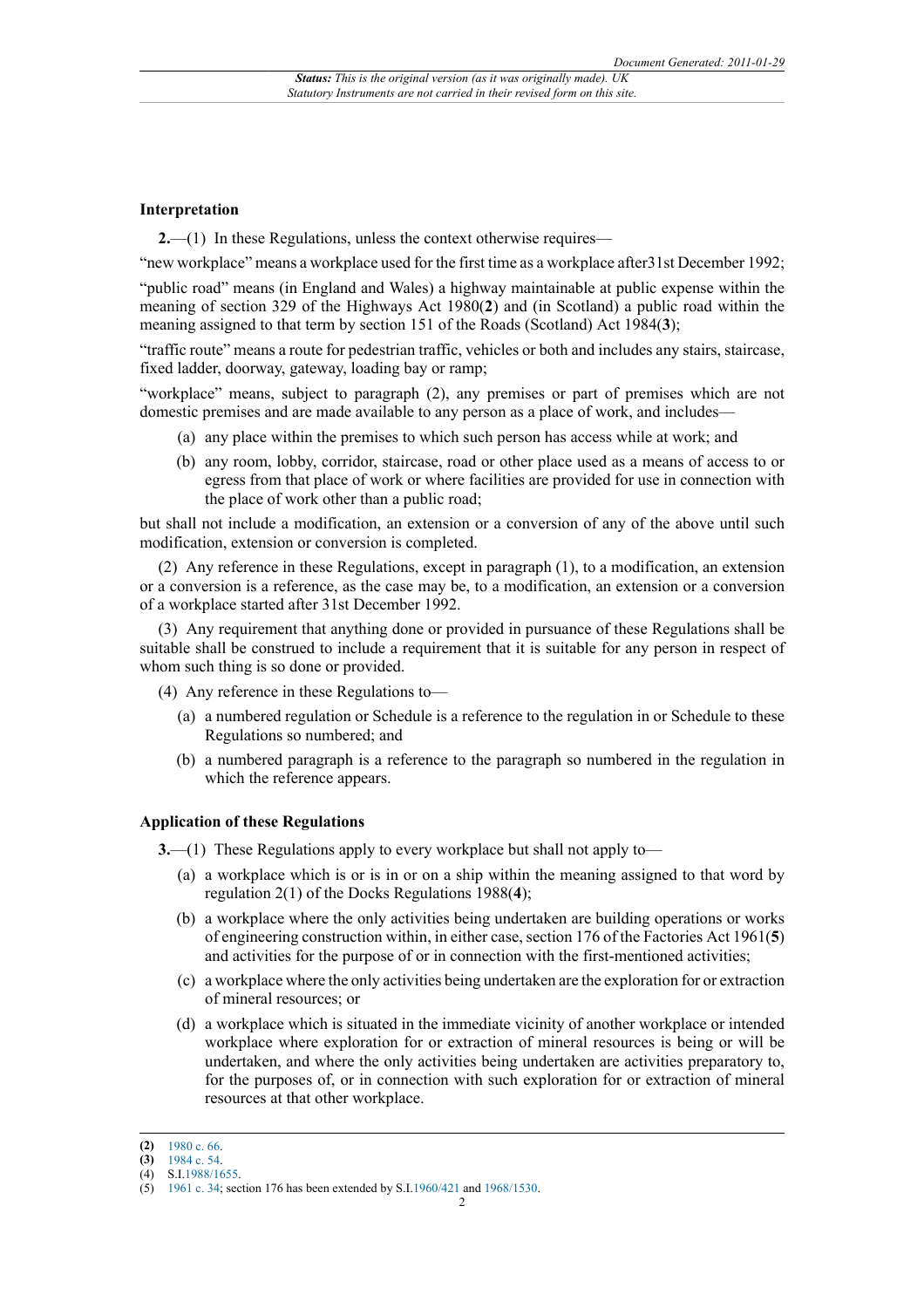(2) In their application to temporary work sites, any requirement to ensure a workplace complies with any of regulations 20 to 25 shall have effect as a requirement to so ensure so far as is reasonably practicable.

(3) As respects any workplace which is or is in or on an aircraft, locomotive or rolling stock, trailer or semi-trailer used as a means of transport or a vehicle for which a licence is in force under the Vehicles (Excise) Act 1971(**6**) or a vehicle exempted from duty under that Act—

- (a) regulations 5 to 12 and 14 to 25 shall not apply to any such workplace; and
- (b) regulation 13 shall apply to any such workplace only when the aircraft, locomotive or rolling stock, trailer or semi-trailer or vehicle is stationary inside a workplace and, in the case of a vehicle for which a licence is in force under the Vehicles (Excise) Act 1971, is not on a public road.

(4) As respects any workplace which is in fields, woods or other land forming part of an agricultural or forestry undertaking but which is not inside a building and is situated away from the undertaking's main buildings—

- (a) regulations 5 to 19 and 23 to 25 shall not apply to any such workplace; and
- (b) any requirement to ensure that any such workplace complies with any of regulations 20 to 22 shall have effect as a requirement to so ensure so far as is reasonably practicable.

#### **Requirements under these Regulations**

**4.**—(1) Every employer shall ensure that every workplace, modification, extension or conversion which is under his control and where any of his employees works complies with any requirement of these Regulations which—

- (a) applies to that workplace or, as the case may be, to the workplace which contains that modification, extension or conversion; and
- (b) is in force in respect of the workplace, modification, extension or conversion.

(2) Subject to paragraph (4), every person who has, to any extent, control of a workplace, modification, extension or conversion shall ensure that such workplace, modification, extension or conversion complies with any requirements of these Regulations which—

- (a) applies to that workplace or, as the case may be, to the workplace which contains that modification, extension or conversion;
- (b) is in force in respect of the workplace, modification, extension, or conversion; and
- (c) relates to matters within that person's control.

(3) Any reference in this regulation to a person having control of any workplace, modification, extension or conversion is a reference to a person having control of the workplace, modification, extension or conversion in connection with the carrying on by him of a trade, business or other undertaking (whether for profit or not).

(4) Paragraph (2) shall not impose any requirement upon a self-employed person in respect of his own work or the work of any partner of his in the undertaking.

(5) Every person who is deemed to be the occupier of a factory by virtue of section 175(5) of the Factories Act 1961 shall ensure that the premises which are so deemed to be a factory comply with these Regulations.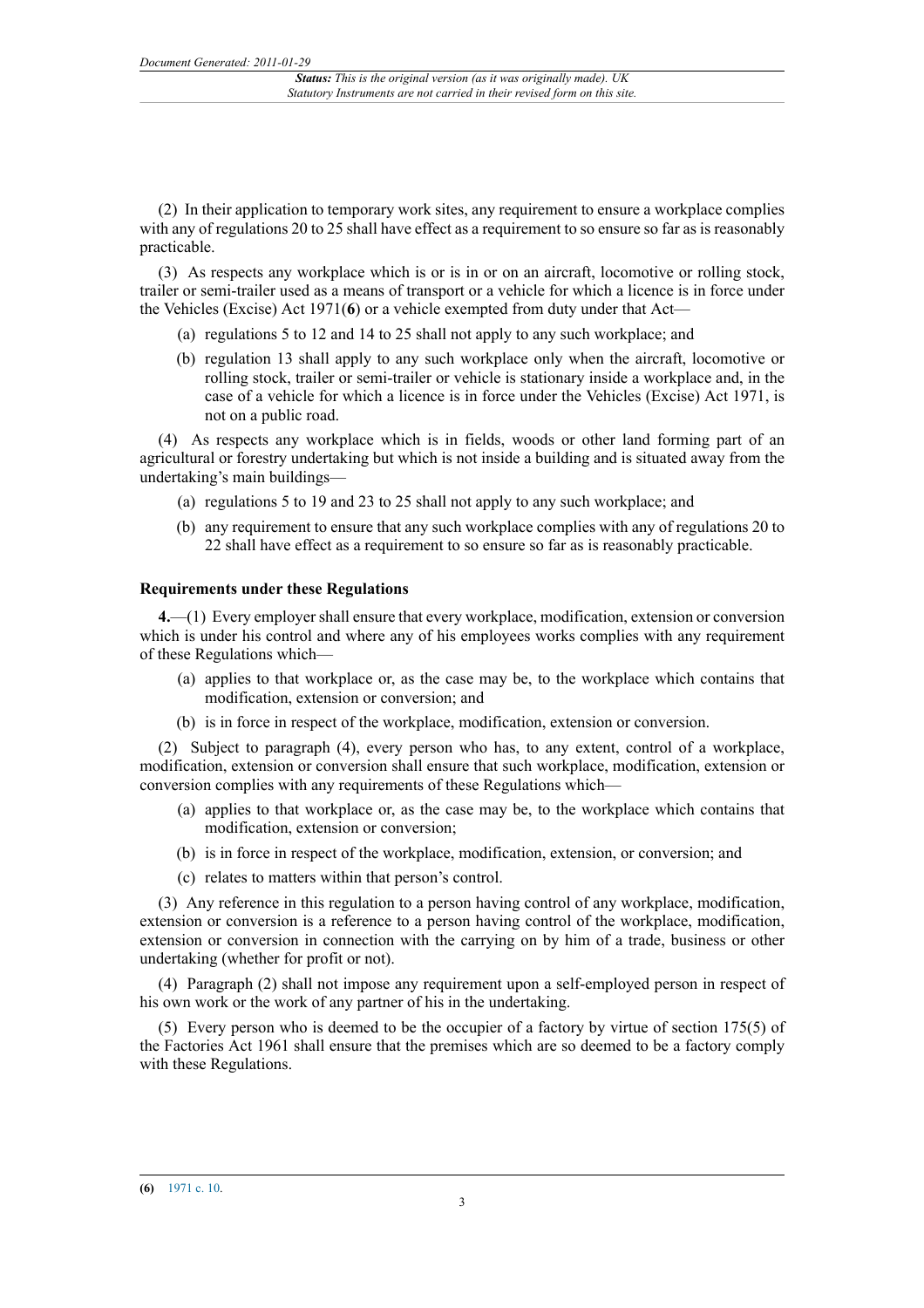#### **Maintenance of workplace, and of equipment, devices and systems**

**5.**—(1) The workplace and the equipment, devices and systems to which this regulation applies shall be maintained (including cleaned as appropriate) in an efficient state, in efficient working order and in good repair.

(2) Where appropriate, the equipment, devices and systems to which this regulation applies shall be subject to a suitable system of maintenance.

- (3) The equipment, devices and systems to which this regulation applies are—
	- (a) equipment and devices a fault in which is liable to result in a failure to comply with any of these Regulations; and
	- (b) mechanical ventilation systems provided pursuant to regulation 6 (whether or not they include equipment or devices within sub-paragraph (a) of this paragraph).

#### **Ventilation**

**6.**—(1) Effective and suitable provision shall be made to ensure that every enclosed workplace is ventilated by a sufficient quantity of fresh or purified air.

(2) Any plant used for the purpose of complying with paragraph (1) shall include an effective device to give visible or audible warning of any failure of the plant where necessary for reasons of health or safety.

(3) This regulation shall not apply to any enclosed workplace or part of a workplace which is subject to the provisions of—

- (a) section 30 of the Factories Act 1961(**7**);
- (b) regulations 49 to 52 of the Shipbuilding and Ship-Repairing Regulations 1960(**8**);
- (c) regulation 21 of the Construction (General Provisions) Regulations 1961(**9**);
- (d) regulation 18 of the Docks Regulations 1988(**10**).

#### **Temperature in indoor workplaces**

**7.**—(1) During working hours, the temperature in all workplaces inside buildings shall be reasonable.

(2) A method of heating or cooling shall not be used which results in the escape into a workplace of fumes, gas or vapour of such character and to such extent that they are likely to be injurious or offensive to any person.

(3) A sufficient number of thermometers shall be provided to enable persons at work to determine the temperature in any workplace inside a building.

#### **Lighting**

**8.**—(1) Every workplace shall have suitable and sufficient lighting.

(2) The lighting mentioned in paragraph (1) shall, so far as is reasonably practicable, be by natural light.

(3) Without prejudice to the generality of paragraph (1), suitable and sufficient emergency lighting shall be provided in any room in circumstances in which persons at work are specially exposed to danger in the event of failure of artificial lighting.

<sup>(7)</sup> [1961 c. 34;](http://www.legislation.gov.uk/id/ukpga/1961/34) section 30 is amended by S.I.[1983/978.](http://www.legislation.gov.uk/id/uksi/1983/978)

<sup>(8)</sup> S.I[.1960/1932](http://www.legislation.gov.uk/id/uksi/1960/1932).

<sup>(9)</sup> S.I[.1961/1580](http://www.legislation.gov.uk/id/uksi/1961/1580), to which there are amendments not relevant to these Regulations. (10) S.I[.1988/1655](http://www.legislation.gov.uk/id/uksi/1988/1655).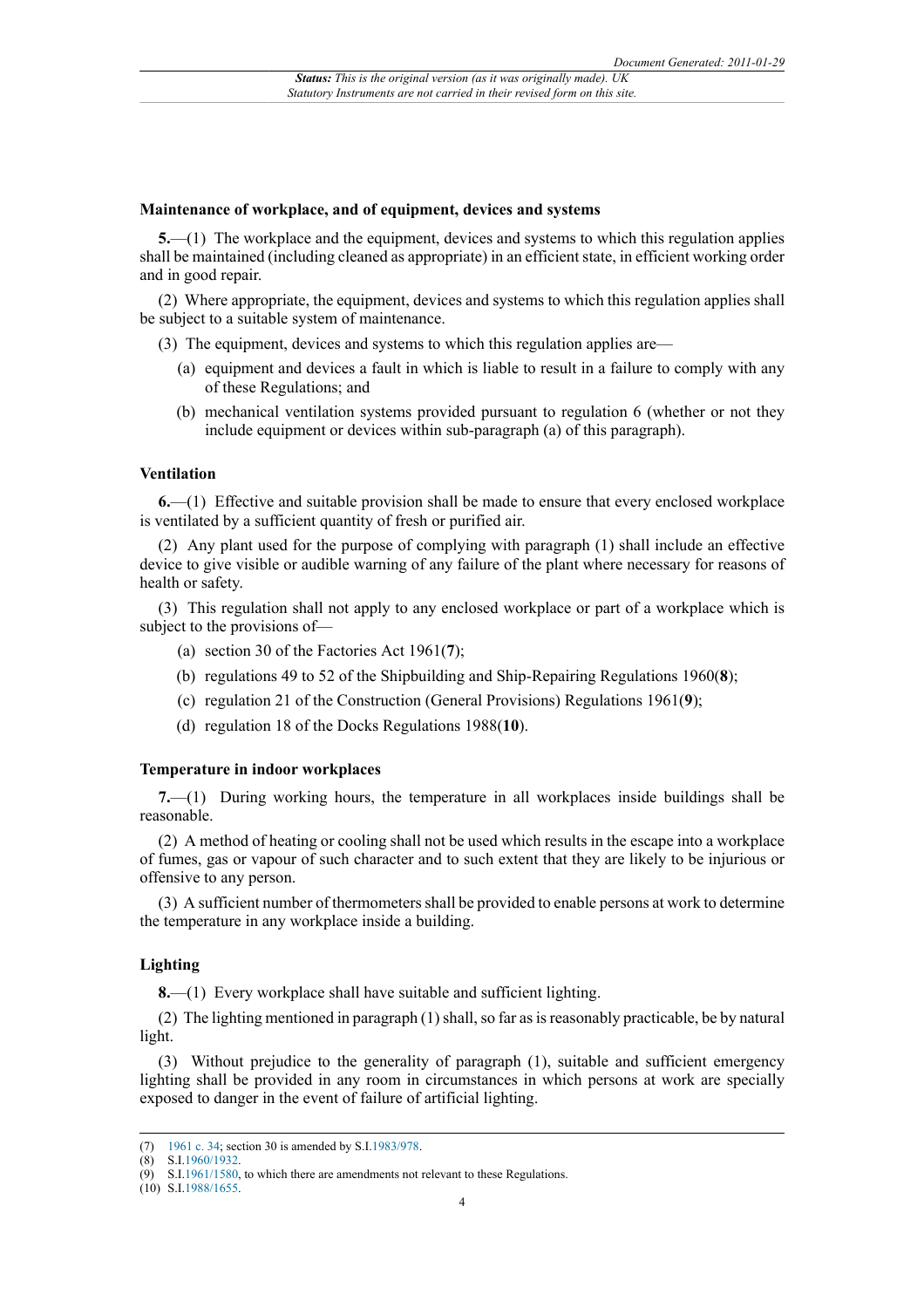#### **Cleanliness and waste materials**

**9.**—(1) Every workplace and the furniture, furnishings and fittings therein shall be kept sufficiently clean.

(2) The surfaces of the floors, walls and ceilings of all workplaces inside buildings shall be capable of being kept sufficiently clean.

(3) So far as is reasonably practicable, waste materials shall not be allowed to accumulate in a workplace except in suitable receptacles.

#### **Room dimensions and space**

**10.**—(1) Every room where persons work shall have sufficient floor area, height and unoccupied space for purposes of health, safety and welfare.

(2) It shall be sufficient compliance with this regulation in a workplace which is not a new workplace, a modification, an extension and which, immediately before this regulation came into force in respect of it, was subject to the provisions of the Factories Act 1961, if the workplace does not contravene the provisions of Part I of Schedule 1.

#### **Workstations and seating**

**11.**—(1) Every workstation shall be so arranged that it is suitable both for any person at work in the workplace who is likely to work at that workstation and for any work of the undertaking which is likely to be done there.

(2) Without prejudice to the generality of paragraph (1), every workstation outdoors shall be so arranged that—

- (a) so far as is reasonably practicable, it provides protection from adverse weather;
- (b) it enables any person at the workstation to leave it swiftly or, as appropriate, to be assisted in the event of an emergency; and
- (c) it ensures that any person at the workstation is not likely to slip or fall.

(3) A suitable seat shall be provided for each person at work in the workplace whose work includes operations of a kind that the work (or a substantial part of it) can or must be done sitting.

(4) A seat shall not be suitable for the purpose of paragraph (3) unless—

- (a) it is suitable for the person for whom it is provided as well as for the operations to be performed; and
- (b) a suitable footrest is also provided where necessary.

#### **Condition of floors and traffic routes**

**12.**—(1) Every floor in a workplace and the surface of every traffic route in a workplace shall be of a construction such that the floor or surface of the traffic route is suitable for the purpose for which it is used.

(2) Without prejudice to the generality of paragraph (1), the requirements in that paragraph shall include requirements that—

- (a) the floor, or surface of the traffic route, shall have no hole or slope, or be uneven or slippery so as, in each case, to expose any person to a risk to his health or safety; and
- (b) every such floor shall have effective means of drainage where necessary.

(3) So far as is reasonably practicable, every floor in a workplace and the surface of every traffic route in a workplace shall be kept free from obstructions and from any article or substance which may cause a person to slip, trip or fall.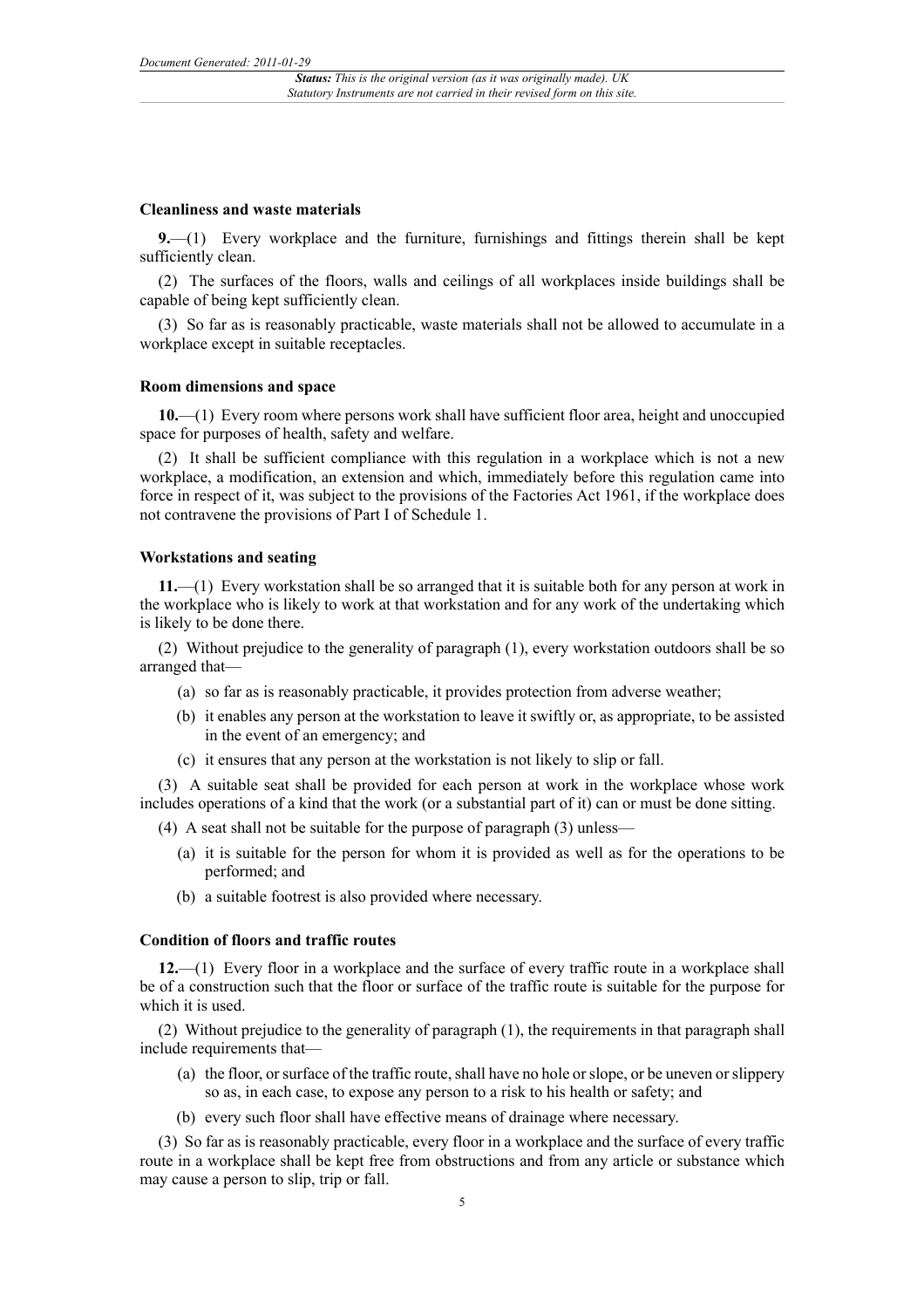(4) In considering whether for the purposes of paragraph (2)(a) a hole or slope exposes any person to a risk to his health or safety—

- (a) no account shall be taken of a hole where adequate measures have been taken to prevent a person falling; and
- (b) account shall be taken of any handrail provided in connection with any slope.

(5) Suitable and sufficient handrails and, if appropriate, guards shall be provided on all traffic routes which are staircases except in circumstances in which a handrail can not be provided without obstructing the traffic route.

#### **Falls or falling objects**

**13.**—(1) So far as is reasonably practicable, suitable and effective measures shall be taken to prevent any event specified in paragraph (3).

(2) So far as is reasonably practicable, the measures required by paragraph (1) shall be measures other than the provision of personal protective equipment, information, instruction, training or supervision.

- (3) The events specified in this paragraph are:—
	- (a) any person falling a distance likely to cause personal injury;
	- (b) any person being struck by a falling object likely to cause personal injury.

(4) Any area where there is a risk to health or safety from any event mentioned in paragraph (3) shall be clearly indicated where appropriate.

(5) So far as is practicable, every tank, pit or structure where there is a risk of a person in the workplace falling into a dangerous substance in the tank, pit or structure, shall be securely covered or fenced.

(6) Every traffic route over, across or in an uncovered tank, pit or structure such as is mentioned in paragraph (5) shall be securely fenced.

- (7) In this regulation, "dangerous substance" means—
	- (a) any substance likely to scald or burn;
	- (b) any poisonous substance;
	- (c) any corrosive substance;
	- (d) any fume, gas or vapour likely to overcome a person; or
	- (e) any granular or free-flowing solid substance, or any viscous substance which, in any case, is of a nature or quantity which is likely to cause danger to any person.

#### **Windows, and transparent or translucent doors, gates and walls**

**14.**—(1) Every window or other transparent or translucent surface in a wall or partition and every transparent or translucent surface in a door or gate shall, where necessary for reasons of health or safety—

- (a) be of safety material or be protected against breakage of the transparent or translucent material; and
- (b) be appropriately marked or incorporate features so as, in either case, to make it apparent.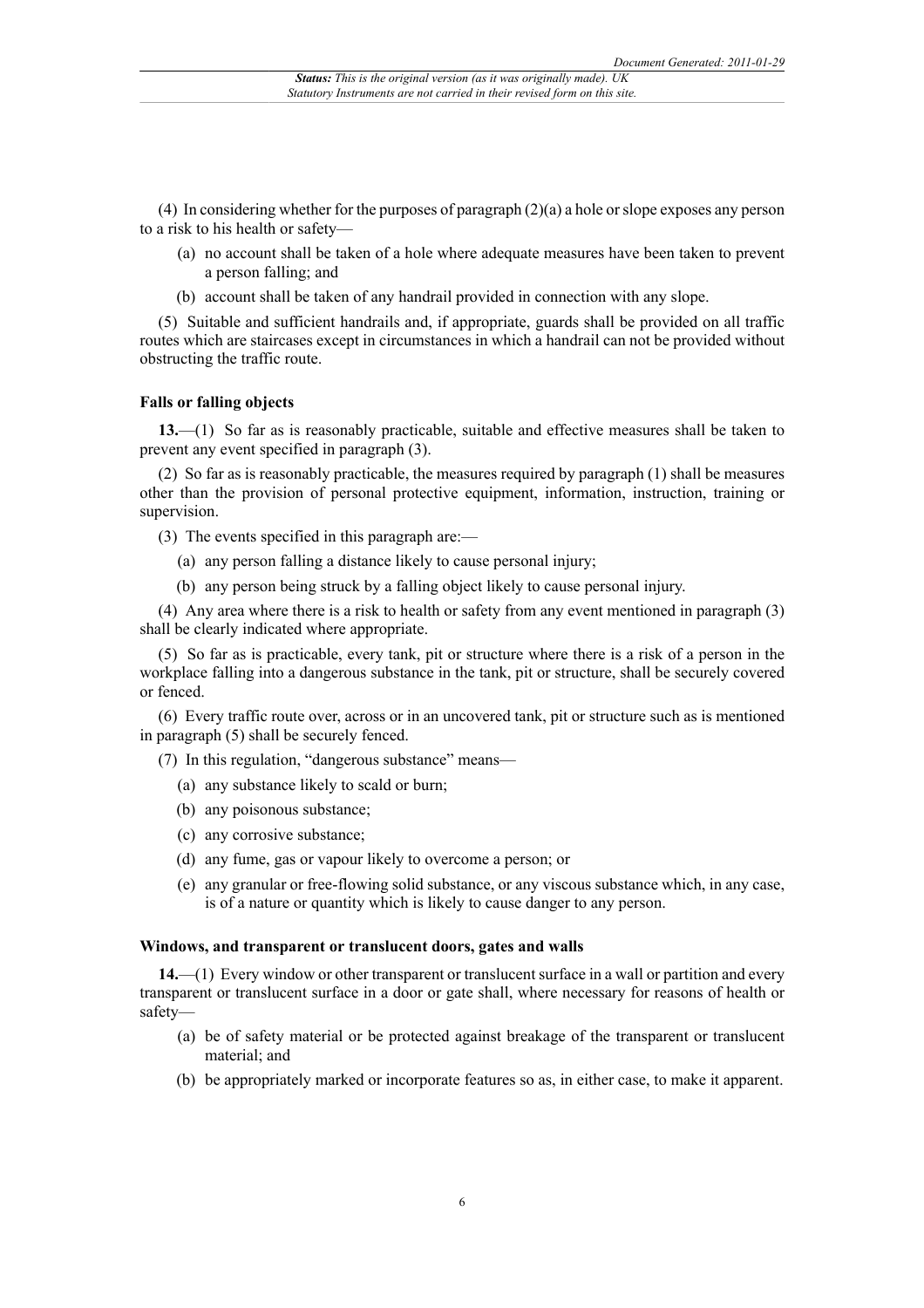#### **Windows, skylights and ventilators**

**15.**—(1) No window, skylight or ventilator which is capable of being opened shall be likely to be opened, closed or adjusted in a manner which exposes any person performing such operation to a risk to his health or safety.

(2) No window, skylight or ventilator shall be in a position when open which is likely to expose any person in the workplace to a risk to his health or safety.

#### **Ability to clean windows etc. safely**

**16.**—(1) All windows and skylights in a workplace shall be of a design or be so constructed that they may be cleaned safely.

(2) In considering whether a window or skylight is of a design or so constructed as to comply with paragraph (1), account may be taken of equipment used in conjunction with the window or skylight or of devices fitted to the building.

#### **Organisation etc. of traffic routes**

**17.**—(1) Every workplace shall be organised in such a way that pedestrians and vehicles can circulate in a safe manner.

(2) Traffic routes in a workplace shall be suitable for the persons or vehicles using them, sufficient in number, in suitable positions and of sufficient size.

(3) Without prejudice to the generality of paragraph (2), traffic routes shall not satisfy the requirements of that paragraph unless suitable measures are taken to ensure that—

- (a) pedestrians or, as the case may be, vehicles may use a traffic route without causing danger to the health or safety of persons at work near it;
- (b) there is sufficient separation of any traffic route for vehicles from doors or gates or from traffic routes for pedestrians which lead onto it; and
- (c) where vehicles and pedestrians use the same traffic route, there is sufficient separation between them.
- (4) All traffic routes shall be suitably indicated where necessary for reasons of health or safety.

(5) Paragraph (2) shall apply so far as is reasonably practicable, to a workplace which is not a new workplace, a modification, an extension or a conversion.

#### **Doors and gates**

**18.**—(1) Doors and gates shall be suitably constructed (including being fitted with any necessary safety devices).

(2) Without prejudice to the generality of paragraph (1), doors and gates shall not comply with that paragraph unless—

- (a) any sliding door or gate has a device to prevent it coming off its track during use;
- (b) any upward opening door or gate has a device to prevent it falling back;
- (c) any powered door or gate has suitable and effective features to prevent it causing injury by trapping any person;
- (d) where necessary for reasons of health or safety, any powered door or gate can be operated manually unless it opens automatically if the power fails; and
- (e) any door or gate which is capable of opening by being pushed from either side is of such a construction as to provide, when closed, a clear view of the space close to both sides.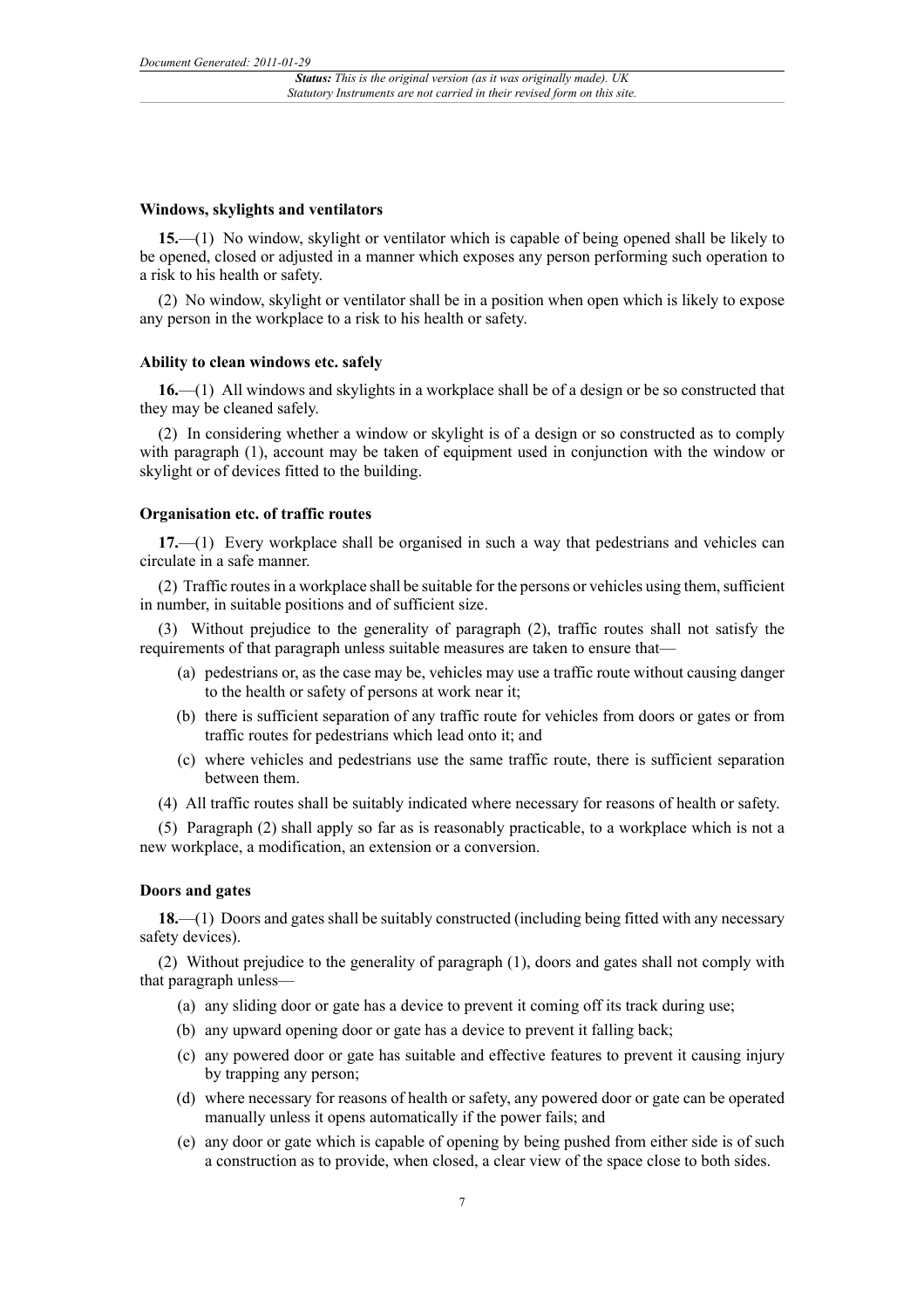#### **Escalators and moving walkways**

**19.** Escalators and moving walkways shall:—

- (a) function safely;
- (b) be equipped with any necessary safety devices;
- (c) be fitted with one or more emergency stop controls which are easily identifiable and readily accessible.

#### **Sanitary conveniences**

**20.**—(1) Suitable and sufficient sanitary conveniences shall be provided at readily accessible places.

(2) Without prejudice to the generality of paragraph (1), sanitary conveniences shall not be suitable unless—

- (a) the rooms containing them are adequately ventilated and lit;
- (b) they and the rooms containing them are kept in a clean and orderly condition; and
- (c) separate rooms containing conveniences are provided for men and women except where and so far as each convenience is in a separate room the door of which is capable of being secured from inside.

(3) It shall be sufficient compliance with the requirement in paragraph (1) to provide sufficient sanitary conveniences in a workplace which is not a new workplace, a modification, an extension or a conversion and which, immediately before this regulation came into force in respect of it, was subject to the provisions of the Factories Act 1961, if sanitary conveniences are provided in accordance with the provisions of Part II of Schedule 1.

#### **Washing facilities**

**21.**—(1) Suitable and sufficient washing facilities, including showers if required by the nature of the work or for health reasons, shall be provided at readily accessible places.

(2) Without prejudice to the generality of paragraph (1), washing facilities shall not be suitable unless—

- (a) they are provided in the immediate vicinity of every sanitary convenience, whether or not provided elsewhere as well;
- (b) they are provided in the vicinity of any changing rooms required by these Regulations, whether or not provided elsewhere as well:
- (c) they include a supply of clean hot and cold, or warm, water (which shall be running water so far as is practicable);
- (d) they include soap or other suitable means of cleaning;
- (e) they include towels or other suitable means of drying;
- (f) the rooms containing them are sufficiently ventilated and lit;
- (g) they and the rooms containing them are kept in a clean and orderly condition; and
- (h) separate facilities are provided for men and women, except where and so far as they are provided in a room the door of which is capable of being secured from inside and the facilities in each such room are intended to be used by only one person at a time.

(3) Paragraph (2)(h) shall not apply to facilities which are provided for washing hands, forearms and face only.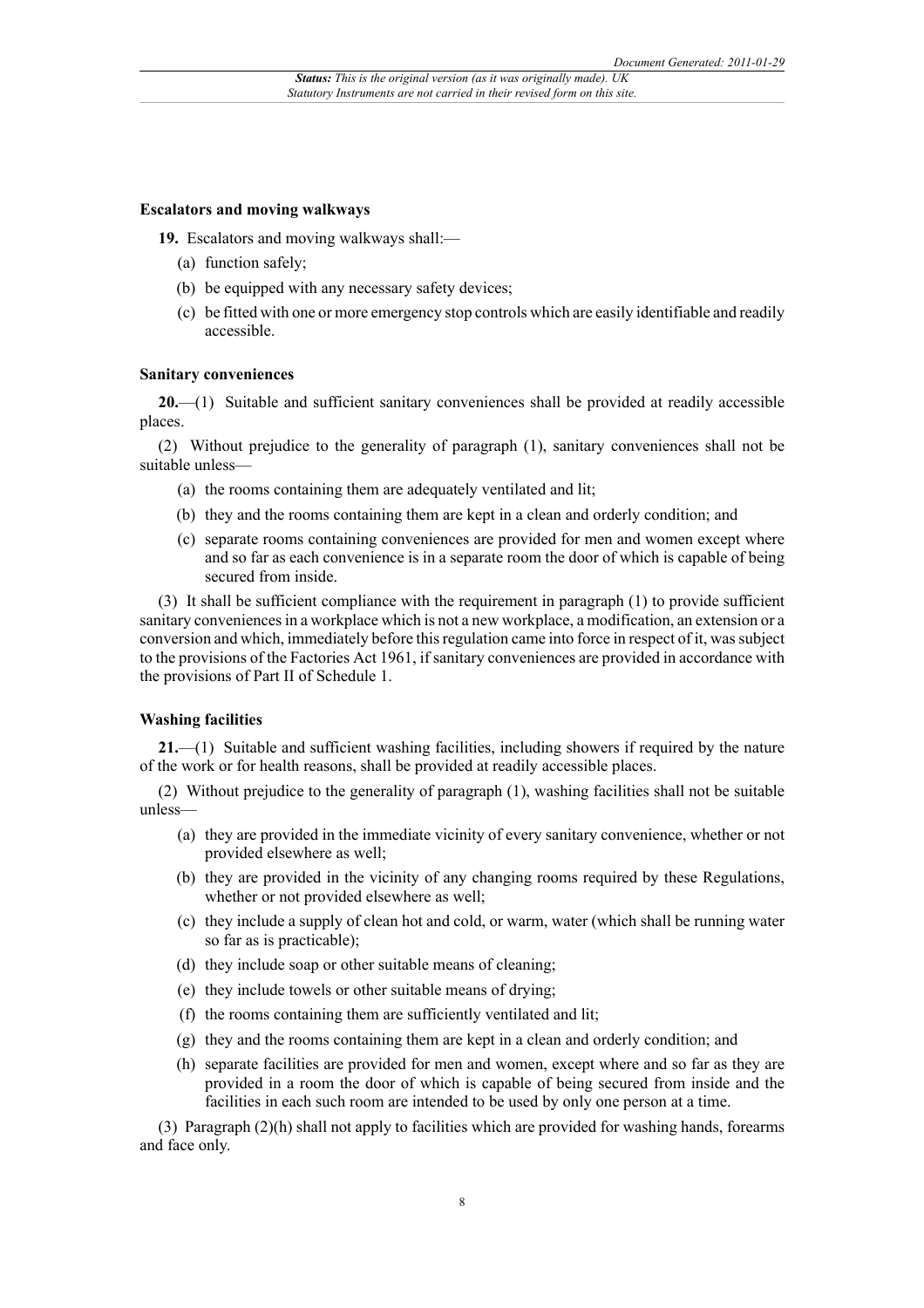#### **Drinking water**

**22.**—(1) An adequate supply of wholesome drinking water shall be provided for all persons at work in the workplace.

- (2) Every supply of drinking water required by paragraph (1) shall—
	- (a) be readily accessible at suitable places; and
	- (b) be conspicuously marked by an appropriate sign where necessary for reasons of health or safety.

(3) Where a supply of drinking water is required by paragraph (1), there shall also be provided a sufficient number of suitable cups or other drinking vessels unless the supply of drinking water is in a jet from which persons can drink easily.

#### **Accommodation for clothing**

**23.**—(1) Suitable and sufficient accommodation shall be provided—

- (a) for the clothing of any person at work which is not worn during working hours; and
- (b) for special clothing which is worn by any person at work but which is not taken home.

(2) Without prejudice to the generality of paragraph (1), the accommodation mentioned in that paragraph shall not be suitable unless—

- (a) where facilities to change clothing are required by regulation 24, it provides suitable security for the clothing mentioned in paragraph  $(1)(a)$ ;
- (b) where necessary to avoid risks to health or damage to the clothing, it includes separate accommodation for clothing worn at work and for other clothing;
- (c) so far as is reasonably practicable, it allows or includes facilities for drying clothing; and
- (d) it is in a suitable location.

#### **Facilities for changing clothing**

**24.**—(1) Suitable and sufficient facilities shall be provided for any person at work in the workplace to change clothing in all cases where—

- (a) the person has to wear special clothing for the purpose of work; and
- (b) the person can not, for reasons of health or propriety, be expected to change in another room.

(2) Without prejudice to the generality of paragraph (1), the facilities mentioned in that paragraph shall not be suitable unless they include separate facilities for, or separate use of facilities by, men and women where necessary for reasons of propriety.

#### **Facilities for rest and to eat meals**

**25.**—(1) Suitable and sufficient rest facilities shall be provided at readily accessible places.

- (2) Rest facilities provided by virtue of paragraph (1) shall—
	- (a) where necessary for reasons of health or safety include, in the case of a new workplace, an extension or a conversion, rest facilities provided in one or more rest rooms, or, in other cases, in rest rooms or rest areas;
	- (b) include suitable facilities to eat meals where food eaten in the workplace would otherwise be likely to become contaminated.

(3) Rest rooms and rest areas shall include suitable arrangements to protect non-smokers from discomfort caused by tobacco smoke.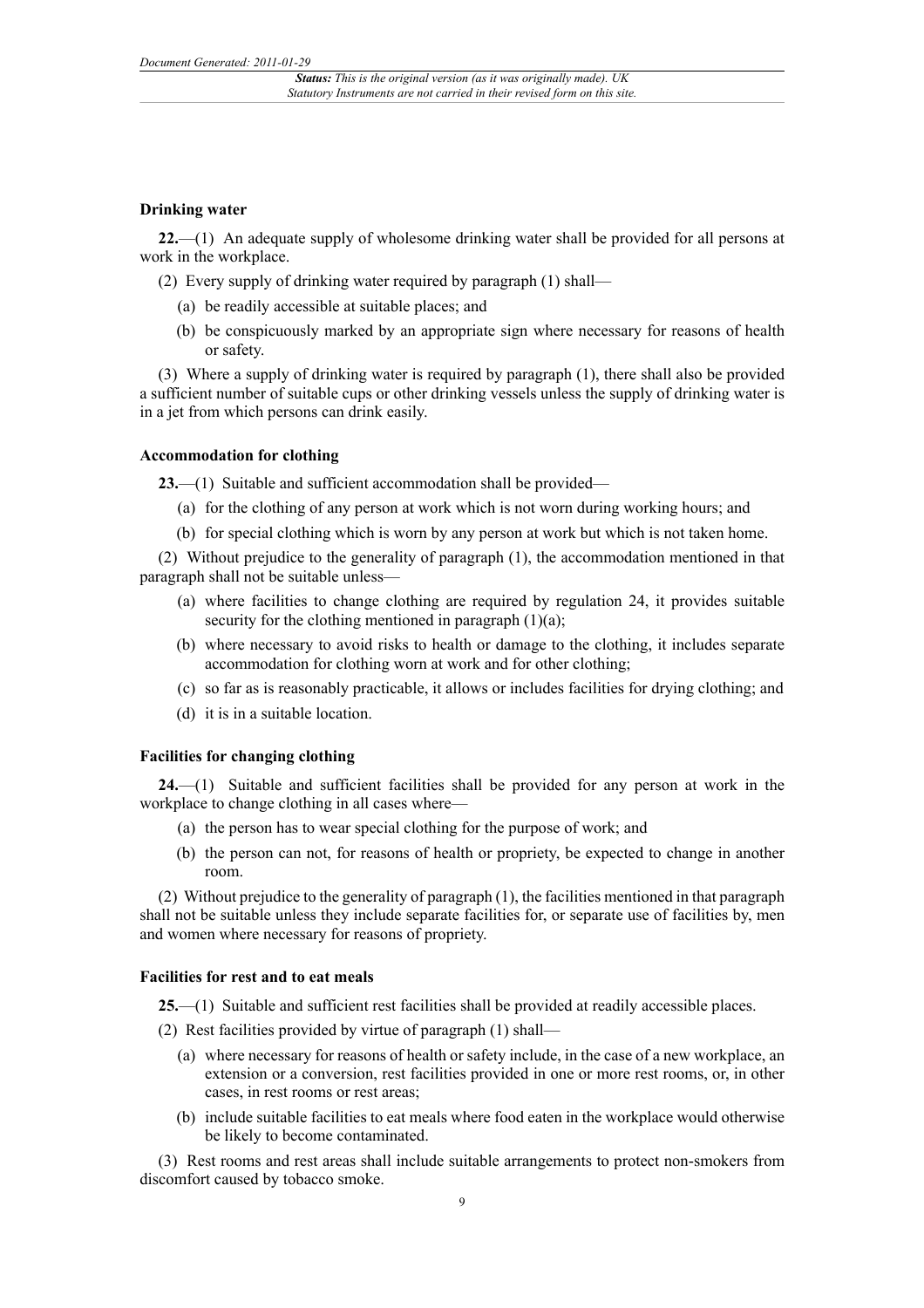(4) Suitable facilities shall be provided for any person at work who is a pregnant woman or nursing mother to rest.

(5) Suitable and sufficient facilities shall be provided for persons at work to eat meals where meals are regularly eaten in the workplace.

#### **Exemption certificates**

**26.**—(1) The Secretary of State for Defence may, in the interests of national security, by a certificate in writing exempt any of the home forces, any visiting force or any headquarters from the requirements of these Regulations and any exemption may be granted subject to conditions and to a limit of time and may be revoked by the said Secretary of State by a further certificate in writing at any time.

- (2) In this regulation—
	- (a) "the home forces" has the same meaning as in section 12(1) of the Visiting Forces Act 1952(**11**);
	- (b) "headquarters" has the same meaning as in article 3(2) of the Visiting Forces and International Headquarters (Application of Law) Order 1965(**12**);
	- (c) "visiting force" has the same meaning as it does for the purposes of any provision of Part I of the Visiting Forces Act 1952.

#### **Repeals, saving and revocations**

**27.**—(1) The enactments mentioned in column 2 of Part I of Schedule 2 are repealed to the extent specified in column 3 of that Part.

(2) Nothing in this regulation shall affect the operation of any provision of the Offices, Shops and Railway Premises Act 1963(**13**) as that provision has effect by virtue of section 90(4) of that Act.

(3) The instruments mentioned in column 1 of Part II of Schedule 2 are revoked to the extent specified in column 3 of that Part.

Signed by order of the Secretary of State.

*Patrick McLoughlin* Parliamentary Under Secretary of State, Department of Employment

1st December 1992

<sup>(11)</sup> [1952 c. 67.](http://www.legislation.gov.uk/id/ukpga/1952/67)

 $(12)$  S.I. [1965/1536](http://www.legislation.gov.uk/id/uksi/1965/1536), to which there are amendments not relevant to these Regulations.

**<sup>(13)</sup>** [1963 c. 41.](http://www.legislation.gov.uk/id/ukpga/1963/41)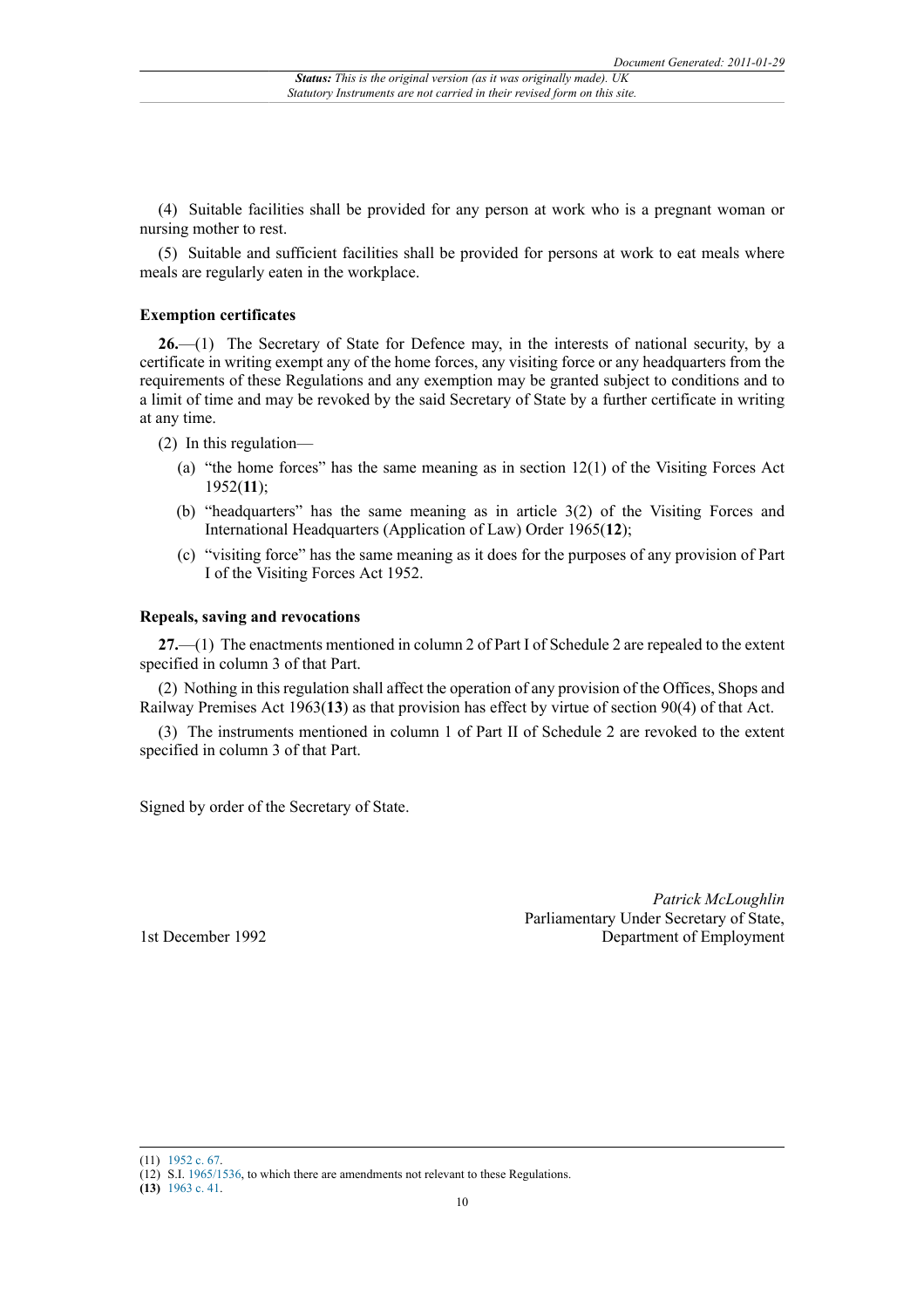SCHEDULE 1 Regulations 10 and 20

### PROVISIONS APPLICABLE TO FACTORIES WHICH ARE NOT NEW WORKPLACES, MODIFICATIONS, EXTENSIONS OR CONVERSIONS

### PART I

#### **SPACE**

**1.** No room in the workplace shall be so overcrowded as to cause risk to the health or safety of persons at work in it.

**2.** Without prejudice to the generality of paragraph 1, the number of persons employed at atime in any workroom shall not be such that the amount of cubic space allowed for each is less than 11 cubic metres.

**3.** In calculating for the purposes of this Part of this Schedule the amount of cubic space in any room no space more than 4.2 metres from the floor shall be taken into account and, where a room contains a gallery, the gallery shall be treated for the purposes of this Schedule as if it were partitioned off from the remainder of the room and formed a separate room.

### PART II

#### NUMBER OF SANITARY CONVENIENCES

**4.** In workplaces where females work, there shall be at least one suitable water closet for use by females only for every 25 females.

**5.** In workplaces where males work, there shall be at least one suitable water closet for use by males only for every 25 males.

**6.** In calculating the number of males or females who work in any workplace for the purposes of this Part of this Schedule, any number not itself divisible by 25 without fraction or remainder shall be treated as the next number higher than it which is so divisible.

#### SCHEDULE 2 Regulation 27

#### REPEALS AND REVOCATIONS

### PART I

#### REPEALS

| Chapter    | Short title                                         | Extent of repeal                                    |
|------------|-----------------------------------------------------|-----------------------------------------------------|
| 1961 c. 34 | The Factories Act 1961                              | Sections 1 to 7, 18, 28, 29, 57<br>to $60$ and $69$ |
| 1963 c. 41 | The Offices, Shops and<br>Railway Premises Act 1963 | Sections 4 to 16                                    |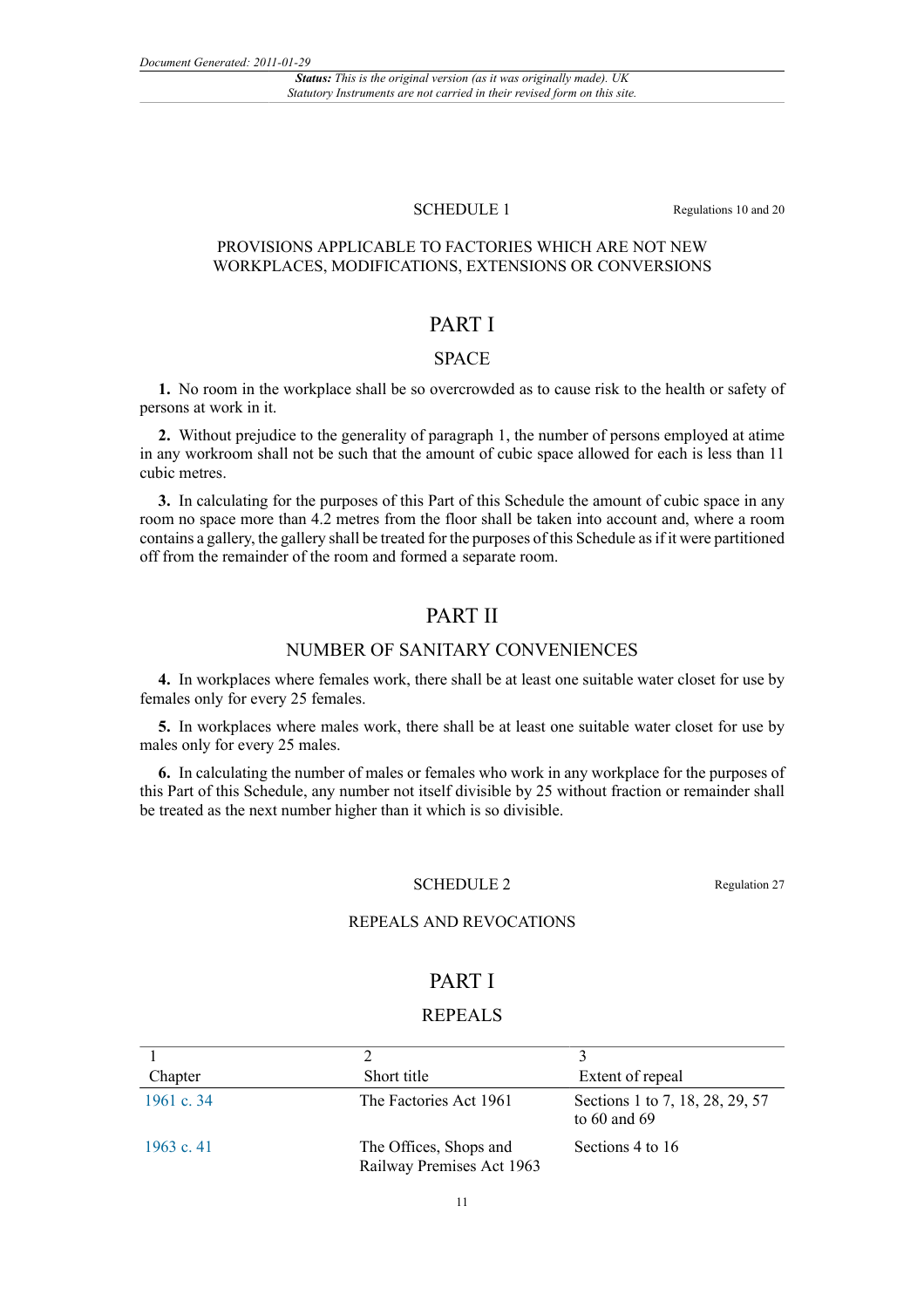| Chapter    | Short title                                                                                         | Extent of repeal                      |
|------------|-----------------------------------------------------------------------------------------------------|---------------------------------------|
| 1956 c. 49 | The Agriculture (Safety,<br>Health and Welfare Provisions) section 25, sub-sections (3)<br>Act 1956 | Sections 3 and 5 and, in<br>and $(6)$ |

# PART II

## REVOCATIONS

| (1)                                                                                                 | (2)                                                               | (3)                            |
|-----------------------------------------------------------------------------------------------------|-------------------------------------------------------------------|--------------------------------|
| Title                                                                                               | Reference                                                         | Extent of revocation           |
| The Flax and Tow Spinning<br>and Weaving Regulations 1906                                           | S.R. & O. 1906/177, amended<br>by S.I. 1988/1657                  | Regulation 3, 8, 10, 11 and 14 |
| The Hemp Spinning and<br>Weaving Regulations 1907                                                   | S.R. & O. 1907/660, amended<br>by S.I. 1988/1657                  | Regulations 3 to 5 and 8       |
| Order dated 5 October 1917<br>(the Tin or Terne Plates<br>Manufacture Welfare Order<br>1917)        | S.R. & O. 1917/1035                                               | The whole Order                |
| Order dated 15 May 1918 (the<br>Glass Bottle, etc. Manufacture<br>Welfare Order 1918)               | S.R. & O. 1918/558                                                | The whole Order                |
| Order dated 15 August 1919<br>(the Fruit Preserving Welfare<br>Order 1919)                          | S.R. & O. 1919/1136, amended The whole Order<br>by S.I. 1988/1657 |                                |
| Order dated 23 April 1920 (the<br>Laundries Welfare Order 1920)                                     | S.R. & O. 1920/654                                                | The whole Order                |
| Order dated 28 July 1920 (the<br>Gut Scraping, Tripe Dressing,<br>etc. Welfare Order 1920)          | S.R. & O. 1920/1437                                               | The whole Order                |
| Order dated 9 September 1920<br>(the Herring Curing (Norfolk<br>and Suffolk) Welfare Order<br>1920) | S.R. & O. 1920/1662                                               | The whole Order                |
| Order dated 3 March 1921 (the S.R. & O. 1921/288)<br>Glass Bevelling Welfare Order<br>1921)         |                                                                   | The whole Order                |
| The Herring Curing (Scotland)<br>Welfare Order 1926                                                 | S.R. & O. 1926/535 (S.24)                                         | The whole Order                |
| The Herring Curing Welfare<br>Order 1927                                                            | S.R. & O. 1927/813, amended<br>by S.I. 1960/1690 and 917          | The whole Order                |
| The Sacks (Cleaning and<br>Repairing) Welfare Order 1927                                            | S.R. & O. 1927/860                                                | The whole Order                |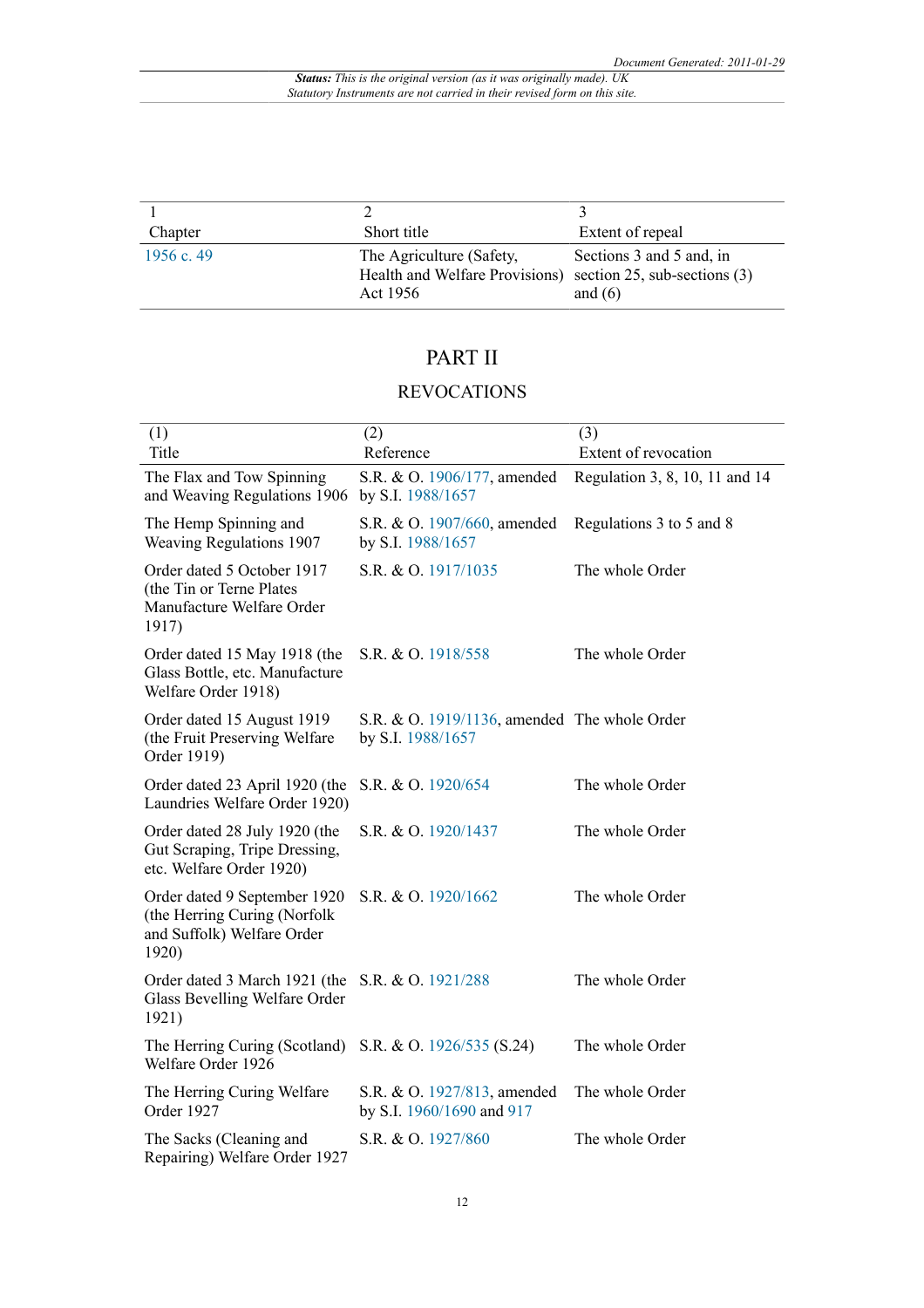| (1)<br>Title                                                                        | (2)<br>Reference                                                                                                 | (3)<br>Extent of revocation                  |
|-------------------------------------------------------------------------------------|------------------------------------------------------------------------------------------------------------------|----------------------------------------------|
| The Horizontal Milling<br>Machines Regulations 1928                                 | S.R. & O. 1928/548                                                                                               | The whole Regulations                        |
| The Cotton Cloth Factories<br>Regulations 1929                                      | S.I. 1929/300                                                                                                    | Regulations 5 to 10, 11 and 12               |
| The Oil Cake Welfare Order<br>1929                                                  | S.R. & O. 1929/534                                                                                               | Articles 3 to 6                              |
| The Cement Works Welfare<br>Order 1930                                              | S.R. & O. 1930/94                                                                                                | The whole Order                              |
| The Tanning Welfare Order<br>1930                                                   | S.R. & O. 1930/312                                                                                               | The whole Order                              |
| The Kiers Regulations 1938                                                          | S.R. & O. 1938/106, amended<br>by S.I. 1981/1152                                                                 | Regulations 12 to 15                         |
| The Sanitary Accommodation<br>Regulations 1938                                      | S.R. & O. 1938/611, amended<br>by S.I. 1974/426                                                                  | The whole Regulations                        |
| The Clay Works (Welfare)<br>Special Regulations 1948                                | S.I. 1948/1547                                                                                                   | Regulations $3, 4, 6, 8$ and $9$             |
| The Jute (Safety, Health and<br>Welfare) Regulations 1948                           | S.I. 1948/1696, amended by<br>S.I. 1988/1657                                                                     | Regulations 11, 13, 14 to 16<br>and 19 to 26 |
| The Pottery (Health and<br>Welfare) Special Regulations<br>1950                     | S.I. 1950/65, amended by S.I.<br>1963/879, 1973/36, 1980/1248,<br>1982/877, 1988/1657,<br>1989/2311 and 1990/305 | Regulation 15                                |
| The Iron and Steel Foundries<br>Regulations 1953                                    | S.I. 1953/1464, amended by<br>S.I. 1974/1681 and 1981/1332                                                       | The whole Regulations                        |
| The Washing Facilities<br>(Running Water) Exemption<br>Regulations 1960             | S.I. 1960/1029                                                                                                   | The whole Regulations                        |
| The Washing Facilities<br>(Miscellaneous Industries)<br>Regulations 1960            | S.I. 1960/1214                                                                                                   | The whole Regulations                        |
| The Factories (Cleanliness<br>of Walls and Ceilings) Order<br>1960                  | S.I. 1960/1794, amended by<br>S.I. 1974/427                                                                      | The whole Order                              |
| The Non-ferrous Metals<br>(Melting and Founding)<br>Regulations 1962                | S.I. 1962/1667, amended by<br>S.I. 1974/1681, 1981/1332 and<br>1988/165                                          | Regulations 5, 6 to 10, 14 to 17<br>and 20   |
| The Offices, Shops and<br>Railway Premises Act 1963<br>(Exemption No. 1) Order 1964 | S.I. 1964/964                                                                                                    | The whole Order                              |
| The Washing Facilities<br>Regulations 1964                                          | S.I. 1964/965                                                                                                    | The whole Regulations                        |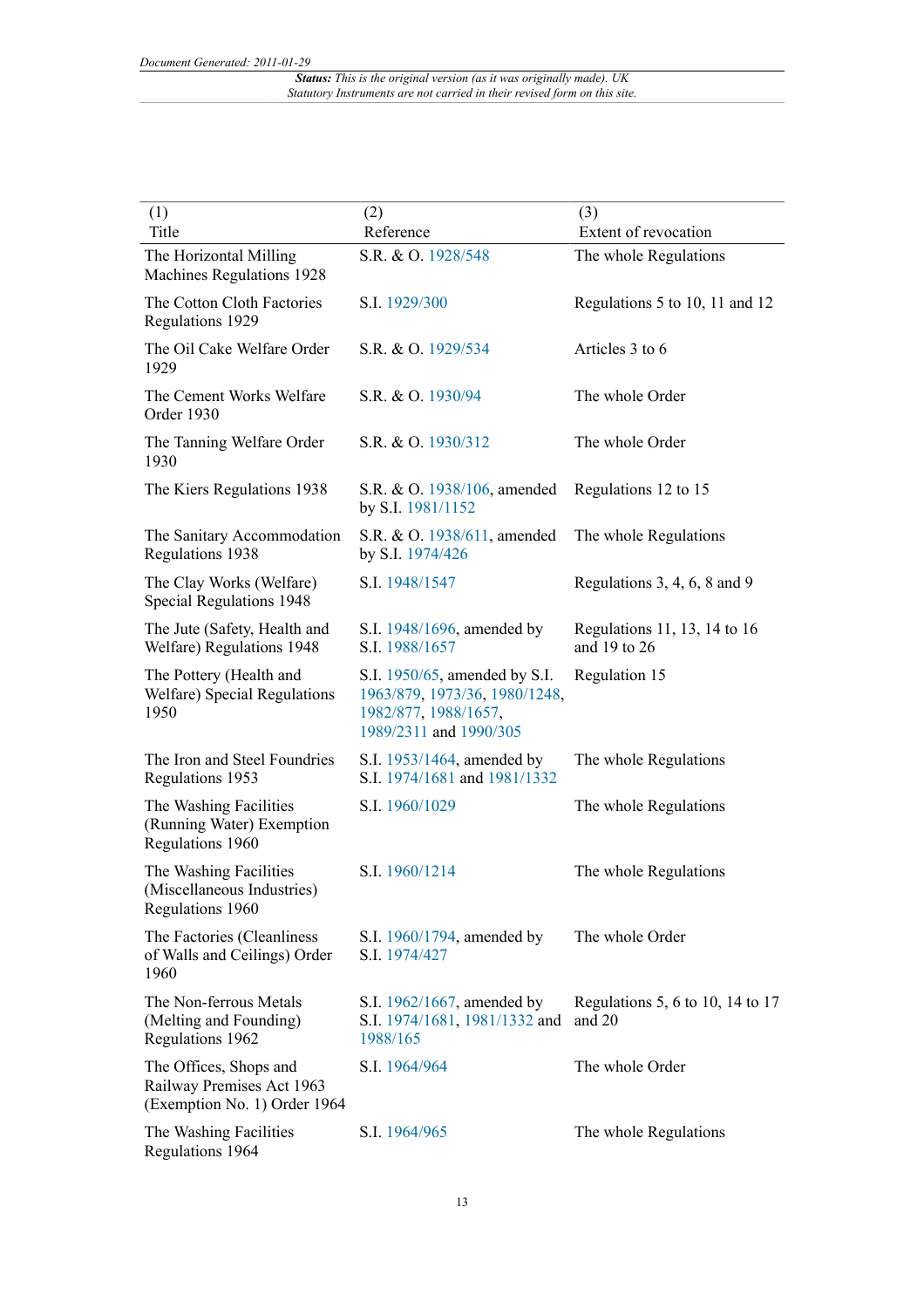| (1)                                                                                           | (2)                                                              | (3)                   |
|-----------------------------------------------------------------------------------------------|------------------------------------------------------------------|-----------------------|
| Title                                                                                         | Reference                                                        | Extent of revocation  |
| The Sanitary Conveniences<br>Regulations 1964                                                 | S.I. 1964/966, amended by S.I. The whole Regulations<br>1982/827 |                       |
| The Offices, Shops and<br>Railway Premises Act 1963<br>(Exemption No. 7) Order 1968           | S.I. 1968/1947, amended by<br>S.I. 1982/827                      | The whole Order       |
| The Abrasive Wheels<br>Regulations 1970                                                       | S.I. 1970/535                                                    | Regulation 17         |
| The Sanitary Accommodation<br>(Amendment) Regulations<br>1974                                 | S.I. 1974/426                                                    | The whole Regulations |
| The Factories (Cleanliness)<br>of Walls and Ceilings)<br>(Amendment) Regulations<br>1974      | S.I. 1974/427                                                    | The whole Regulations |
| The Woodworking Machines<br>Regulations 1974                                                  | S.I. 1974/903, amended by S.I. Regulations 10 to 12<br>1978/1126 |                       |
| The Offices, Shops and<br>Railway Premises Act 1963<br>etc. (Metrication) Regulations<br>1982 | S.I. 1982/827                                                    | The whole Regulations |

#### **EXPLANATORY NOTE**

*(This note is not part of the Regulations)*

**1.** These Regulations impose requirements with respect to the health, safety and welfare of persons in a "workplace", defined in regulation 2(1).

**2.** Except to the extent specified below, the Regulations give effect as respects Great Britain to Council Directive [89/654/EEC](http://www.opsi.gov.uk/legislation/european/directive/1989/0654) (OJ L. 393, 30.12.89, p.1) concerning the minimum safety and health requirements for the workplace ("the Directive").

**3.** The Regulations do not apply to a workplace which is or is in or on a ship (regulation  $3(1)(a)$ ). Nor do they impose requirements with respect to—

- (a) stability and solidity (Annex I, point 2; and Annex II, point 2 of the Directive);
- (b) electrical installations (Annex I, point 3; and Annex II, point 3 of the Directive);
- (c) emergency routes and exits (Annex I, point 4; and Annex II, point 4 of the Directive);
- (d) fire detection and fire fighting (Annex I, point 5; and Annex II, point 5 of the Directive);
- (e) thermal insulation (Annex I, point 9.1, second paragraph, of the Directive); and
- (f) first aid rooms or equipment (Annex I, point 19; and Annex II, point 14 of the Directive).